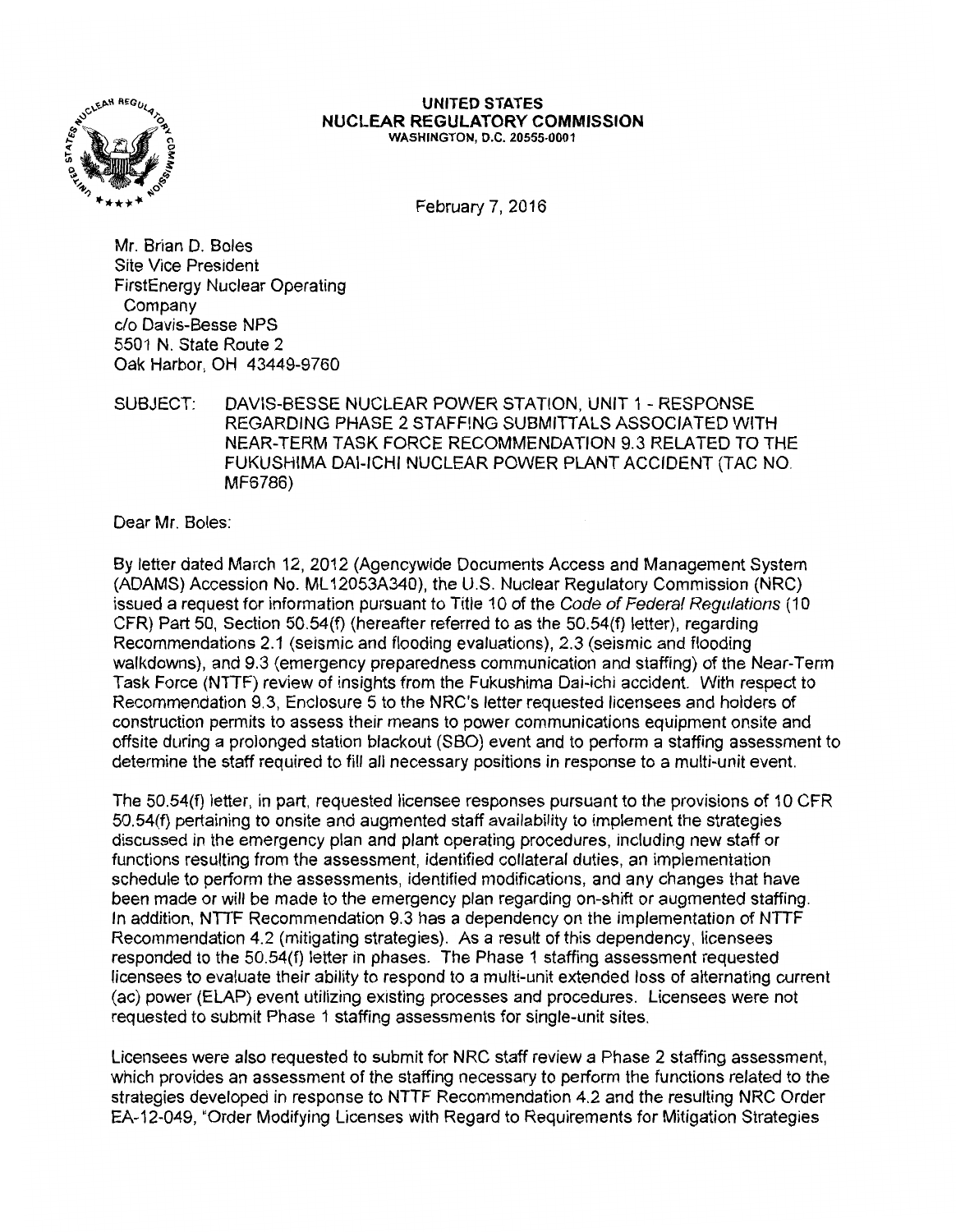## $B.$  Boles  $-2$  -

for Beyond-Design-Basis External Events [BDBEE]" (ADAMS Package Accession No. ML 12054A736). Licensees were requested to provide their Phase 2 staffing assessments to the NRC no later than four months prior to the beginning of their second refueling outage (as used in the context of NRC Order EA-12-049). By letter dated October 2, 2015 (ADAMS Accession No. ML 15275A292), FirstEnergy Nuclear Operating Company (the licensee) submitted its Phase 2 staffing assessment for Davis-Besse Nuclear Power Station, Unit 1 to the NRC in response to the 50.54(f) letter.

The NRC staff reviewed your Phase 2 staffing assessment in accordance with the assumptions and guidelines of Sections 2.2, 2.3, and 3 of the Nuclear Energy Institute (NEI) guidance document NEI 12-01, "Guideline for Assessing Beyond Design Basis Accident Response Staffing and Communications Capabilities" (ADAMS Accession No. ML 12125A412), which was endorsed by the NRC staff by letter dated May 15, 2012 (ADAMS Accession No. ML 12131A043). The NRC staff noted that you assessed your current onsite minimum staffing levels to identify any enhancements needed to respond following a beyond-design-basis large- scale natural event, and to ensure that the strategies contained in the existing emergency plan and plant operating procedures, such as those used in response to a SBO, can be performed by the site staff. Your assessment assumed that a large-scale natural event causes: (1) an ELAP, (2) all units on the site to be affected, and (3) access to the site to be impeded for a minimum of six hours. You also assessed your capability to perform the site-specific functions related to the strategies developed in response to Order EA-12-049. You conducted independent reviews and concluded, based on your staffing assessment, that the existing on-shift minimum staff is sufficient to implement the loss of all ac power event response strategies, including those strategies developed to support the requirements of Order EA-12-049, while supporting performance of the required emergency planning duties without unacceptable collateral duties.

The NRC staff reviewed your Phase 2 staffing submittal and confirmed that your existing emergency response resources, as described in your emergency plan, are sufficient to perform the required plant actions and emergency plan functions, and implement the event response strategies that were developed in response to NRC Order EA-12-049 without the assignment of collateral duties that would impact the performance of assigned emergency plan functions.

As a result, the NRC staff concludes that your Phase 2 staffing submittal adequately addresses the response strategies needed to respond to a BDBEE using your procedures and guidelines. The NRC staff will verify the implementation of your staffing capabilities through the inspection program.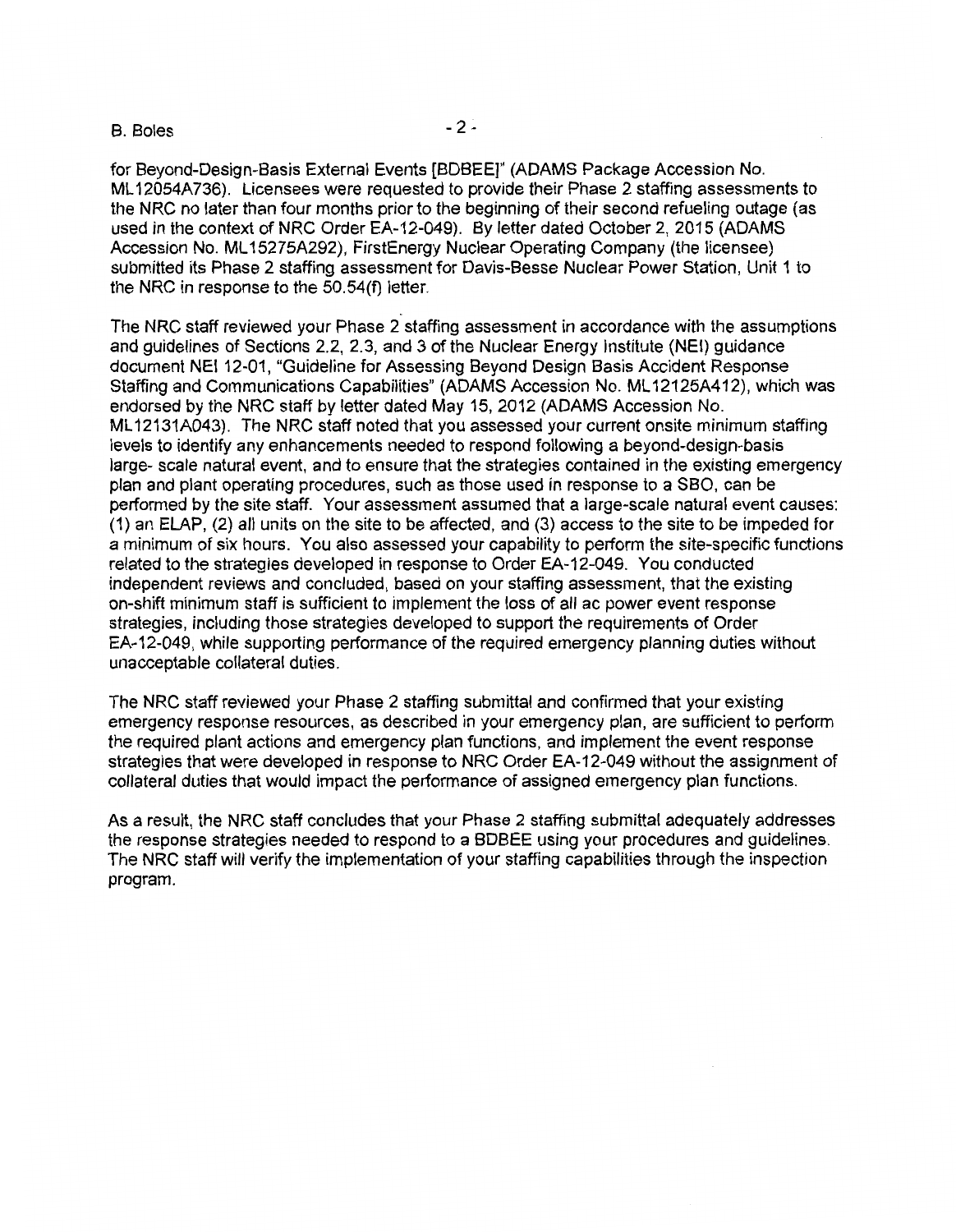B. Boles - 3 -

If you have any questions regarding this letter, please contact Stephen Philpott at (301) 415- 2365 or via email at Stephen.Philpott@nrc.gov.

Sincerely,

 $20/20)$ */* 

Gregory T. Bowman, Branch Chief Orders Management Branch Japan Lessons-Learned Division Office of Nuclear Reactor Regulation

Docket No. 50-346

cc: Distribution via Listserv